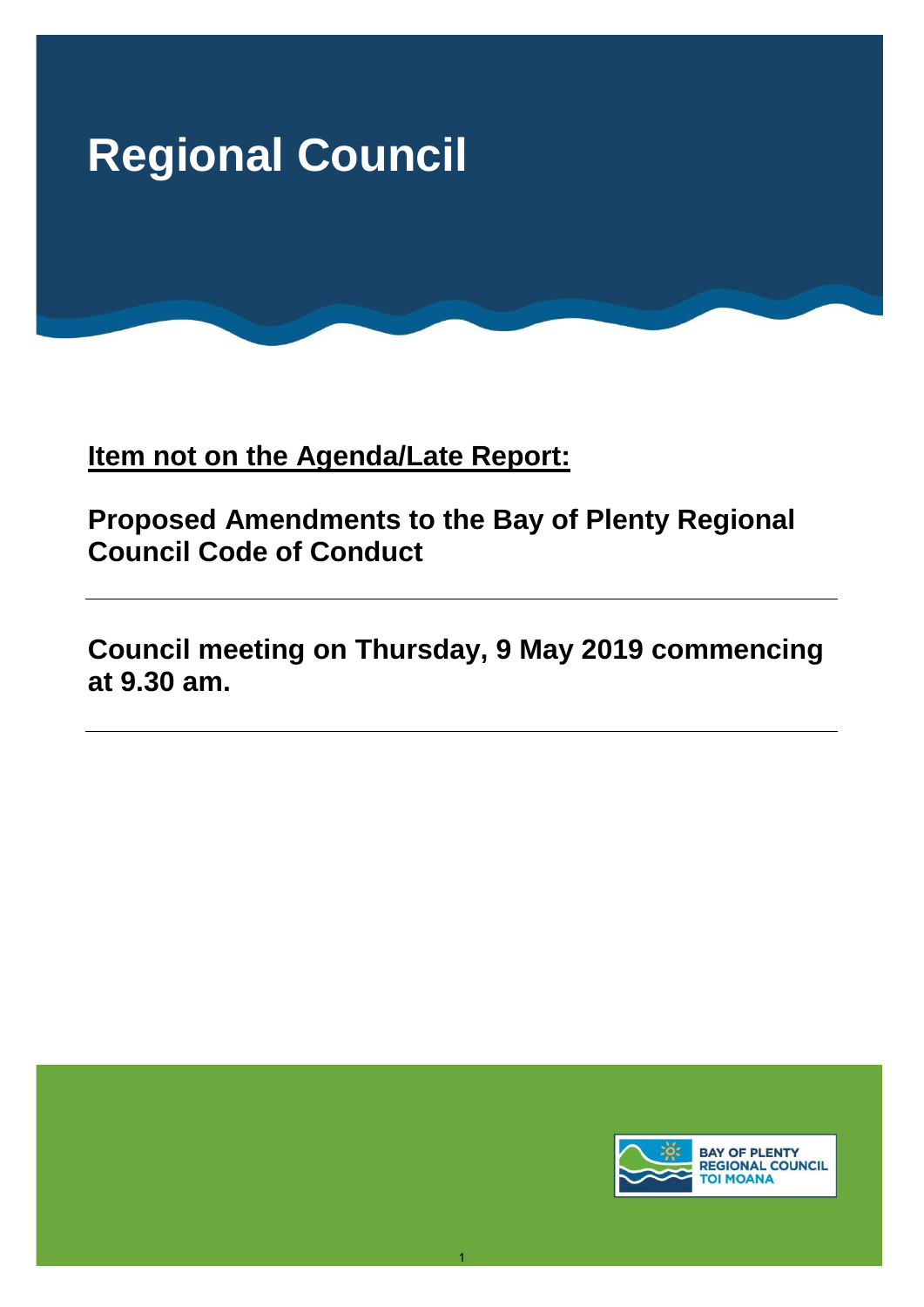# **4 Acceptance of Late Items**

| 4.1 | <b>Proposed Amendments to the BOPRC Code of Conduct</b>    |  |
|-----|------------------------------------------------------------|--|
|     | APPENDIX 1 - Draft Amendments to the BOPRC Code of Conduct |  |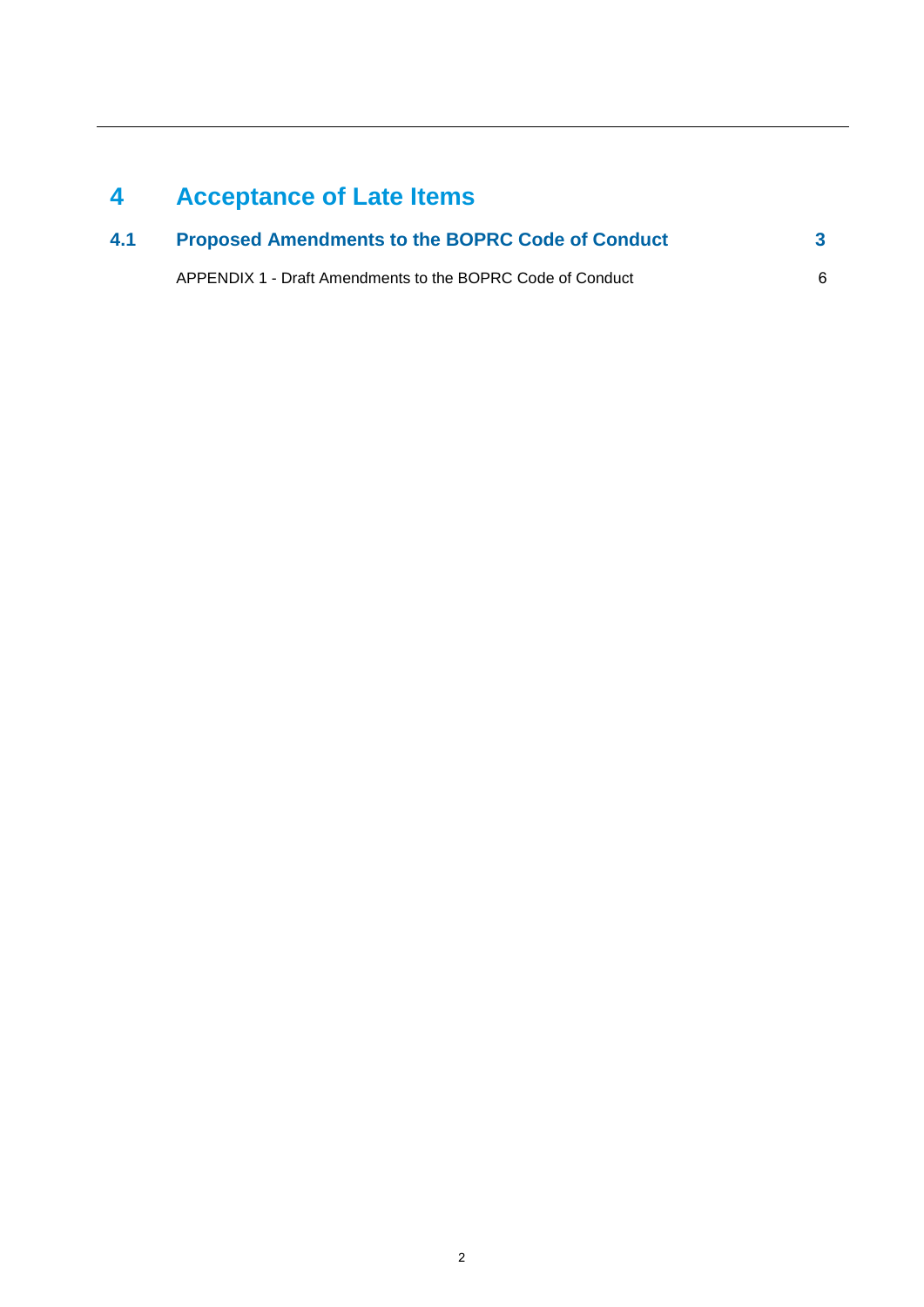

**Report To:** Regional Council

**Meeting Date:** 09 May 2019

**Report From:** Mat Taylor, General Manager, Corporate

## **Proposed amendments to the BOPRC Code of Conduct**

## **Executive Summary**

The existing Code of Conduct does not provide guidance or a process when complaints are received nor does it reference types of penalties or actions that could be considered. Therefore it is recommended that the current Code of Conduct be updated to include these.

## **Recommendations**

**That the Regional Council:** 

- **1 Receives the report, Amendments to the BOPRC Code of Conduct, and accepts it as a Late Item on the Agenda;**
- **2 Notes the reason why this item was not on the Agenda is that a Code of Conduct complaint has been received after the agenda had been published and the reason why it cannot be delayed is that a process decision is required prior to the next scheduled meeting of Regional Council on 27 June 2019.**
- **3 As an interim measure, approves the process for the determination and investigation of complaints and subsequent amendments to Part 6 (Compliance) of the BOPRC Code of Conduct, as identified in Appendix 1, to include sections on Breaches of the Code and Penalties and Actions and that they be applied immediately.**
- **4 Requests a review of the current Code of Conduct be undertaken as soon as possible to align to best practice and that this be brought back to Council for further discussion.**
- **5 In the matter of a current complaint, delegates authority to the Chairman, in conjunction with the Chief Executive, to appoint an independent investigator to conduct any further investigations required to report back to Council to resolve the matter.**

## **1 Background**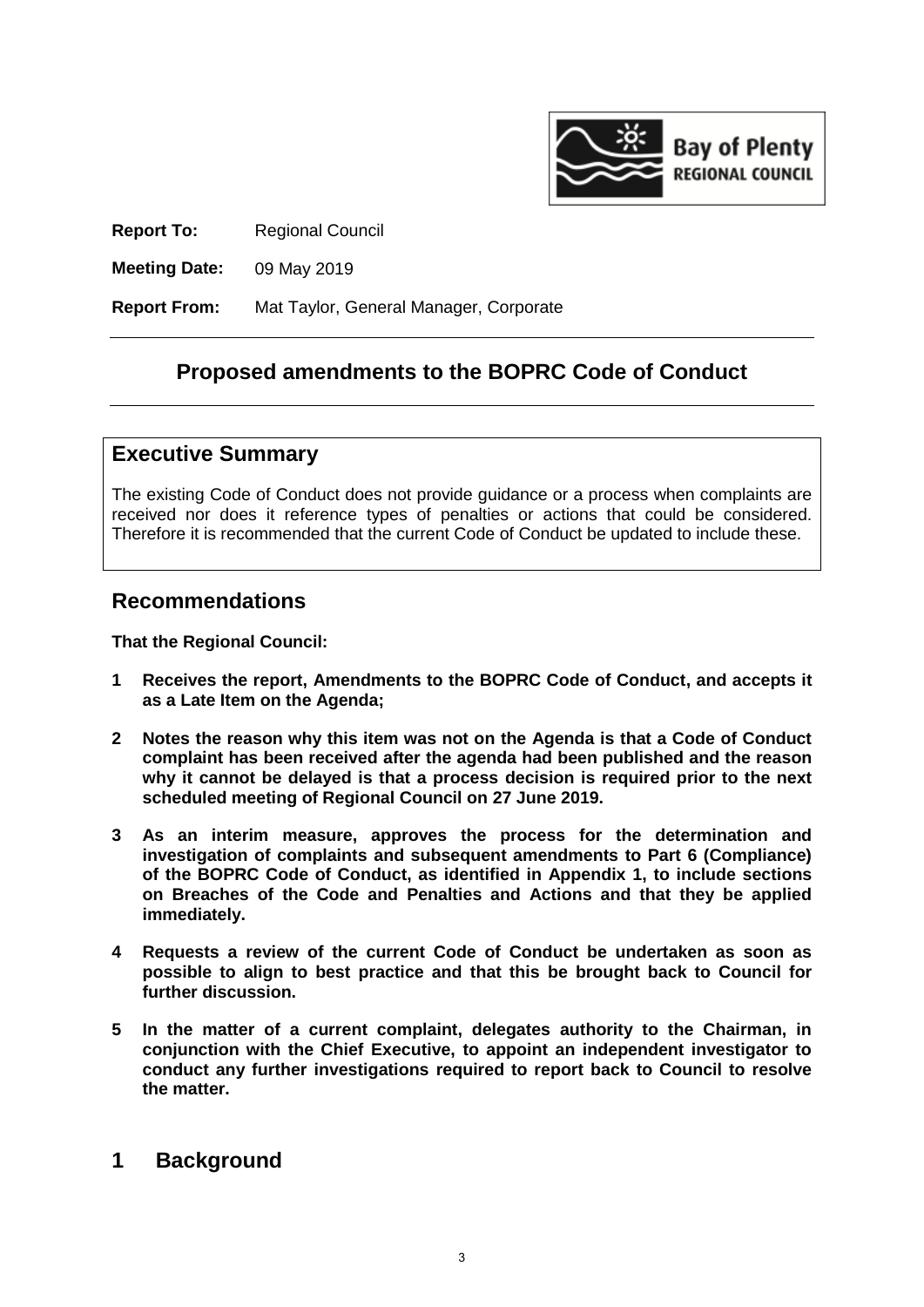The current BOPRC Toi Moana Code of Conduct is based on a previous template published by LGNZ. One of the issues with the original template was the lack of detail about the process for investigating complaints and determining their materiality. Another issue involved the need to ensure processes are free of bias, especially where councillors might be seen as interested parties.

In October 2016, LGNZ published a new Code of Conduct template and guidelines designed to incorporate legislative changes, new approaches to good governance and provide better advice for councils having to deal with alleged breaches. The current BOPRC Code of Conduct requires a comprehensive review in light of these changes and will be presented at a further Council meeting for discussion and approval as part of preparations for the new triennium.

In the interim, Council is asked to approve a process for investigating breaches that may occur between now and when the code is reviewed in its entirety.

# **2 Proposed Amendments**

The fact that the current Code of Conduct is silent on a process for investigating and resolving breaches of the code and on what sanctions and penalties could be applied particularly where there are alleged material breaches, is problematic when a complaint is received. With no agreed process, the nature of breach and required investigation becomes arduous and results in unnecessary delays to the process.

The proposed amendments are based on LGNZ's good practice guidelines and research into 16 randomly selected councils' codes of conduct practices.

The proposed process for the investigation into complaints involves the use of an independent investigator to conduct further investigations into alleged breaches of a material nature.

# **3 Budget Implications**

## 3.1 **Current Year Budget**

While there will be a cost to engage an independent investigator this is able to be incorporated in the Governance current budget.

## 3.2 **Future Budget Implications**

Any future budget implications will be identified in the Code of Conduct review.

## **4 Community Outcomes**

This matter directly contributes to the A Vibrant Region Community Outcome in the Council's Long Term Plan 2018-2028.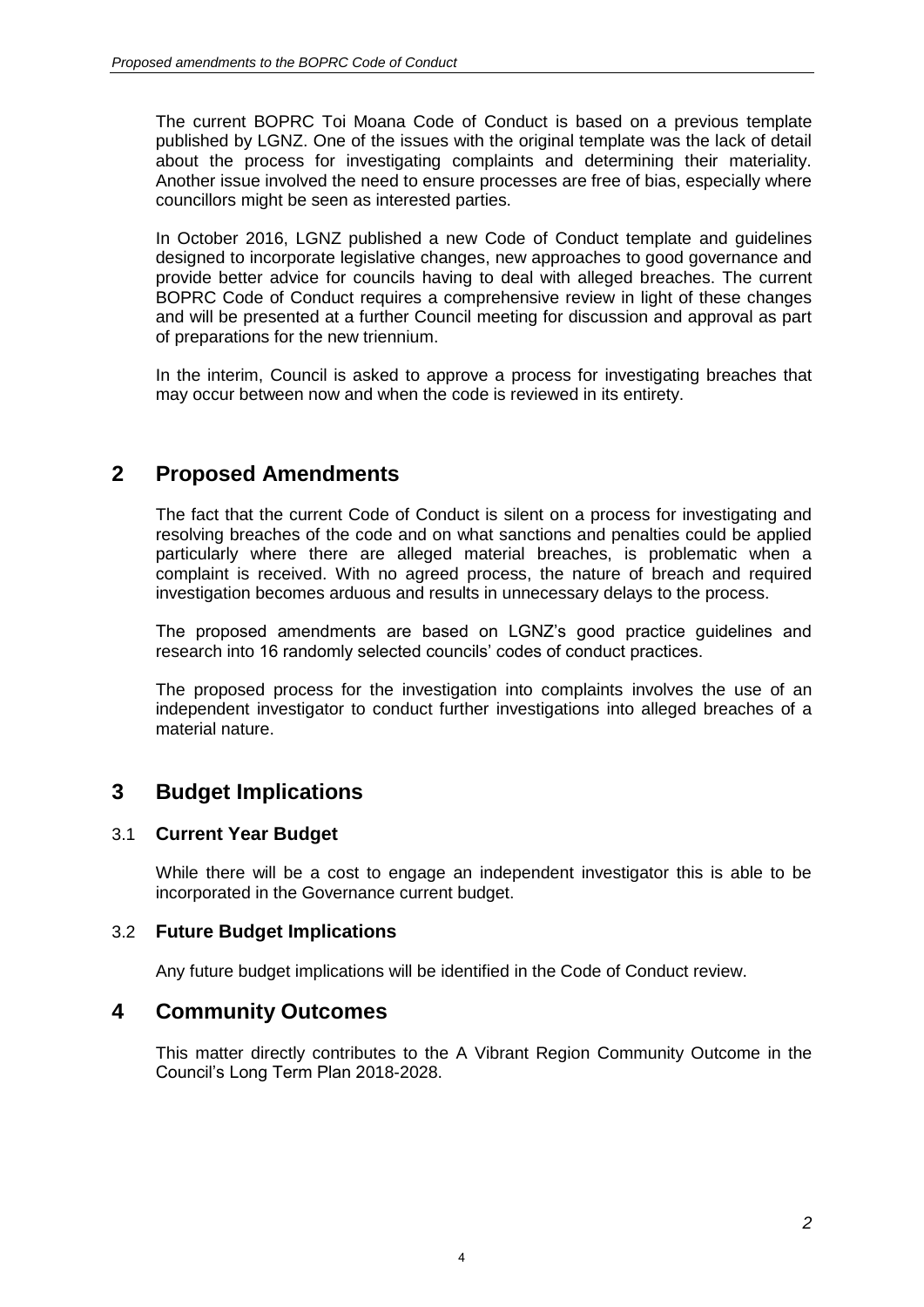#### Yvonne Tatton **Governance Manager**

## **for General Manager, Corporate**

**7 May 2019**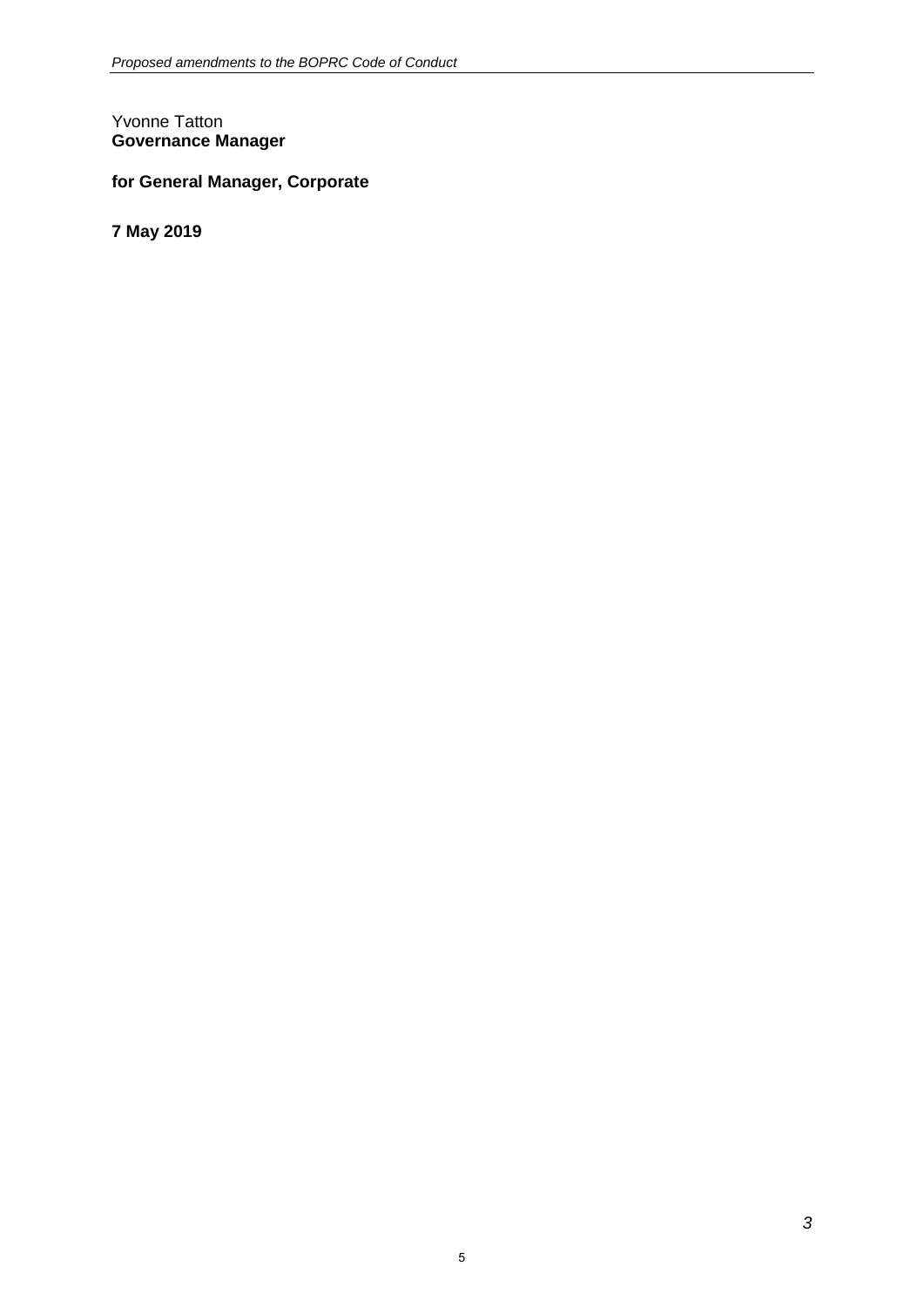# **APPENDIX 1**

# **Draft Amendments to the BOPRC Code of Conduct**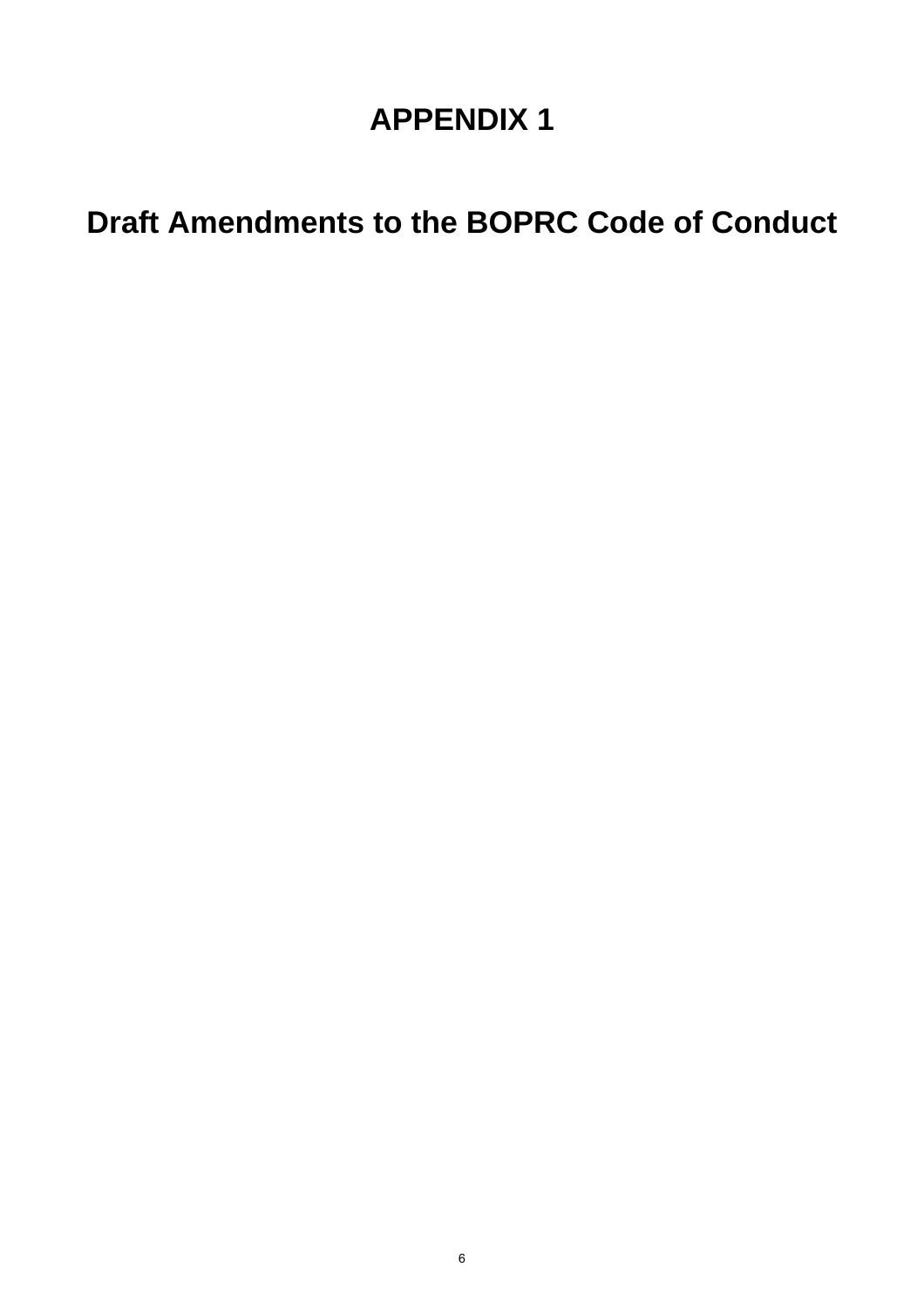## **Appendix 1**

## **Amendment to the BOPRC Code of Conduct**

## **Part 6 Compliance**

## **Breaches of the Code**

Members must comply with the provisions of this Code (LGA 2002, schedule 7, clause 15). Any member, or the Chief Executive, who believes that the Code has been breached by the behaviour of a member, may make a complaint to that effect. All complaints will be considered in a manner that is consistent with the following principles.

#### **Principles**

The following principles will guide any processes for investigating and determining whether or not a breach under this Code has occurred:

- (a) that the approach for investigating and assessing a complaint will be proportionate to the apparent seriousness of the breach complained about;
- (b) that the roles of complaint, investigation, advice and decision-making will be kept separate as appropriate to the nature and complexity of the alleged breach; and
- (c) that the concepts of natural justice and fairness will apply in the determination of any complaints made under this Code. This requires, conditional on the nature of an alleged breach, that affected parties:
	- have a right to know that an investigation process is underway;
	- are given due notice and are provided with an opportunity to be heard;
	- have a right to seek appropriate advice and be represented; and
	- have their privacy respected.

#### **Complaints**

All complaints made under this Code must be made in writing and forwarded to the Chairman or Chief Executive. On receipt of a complaint the Chairman and Chief Executive must conduct a preliminary assessment to determine whether the issue is sufficiently serious to warrant a full investigation.

#### **Investigation, advice and decision**

The process, following receipt of a complaint, will follow the steps outlined in Appendix B.

#### **Materiality**

An alleged breach under this Code is material if, in the opinion of the independent investigator, it would, if proven, bring a member or the Council into disrepute or, if not addressed, reflect adversely on another member of the Council.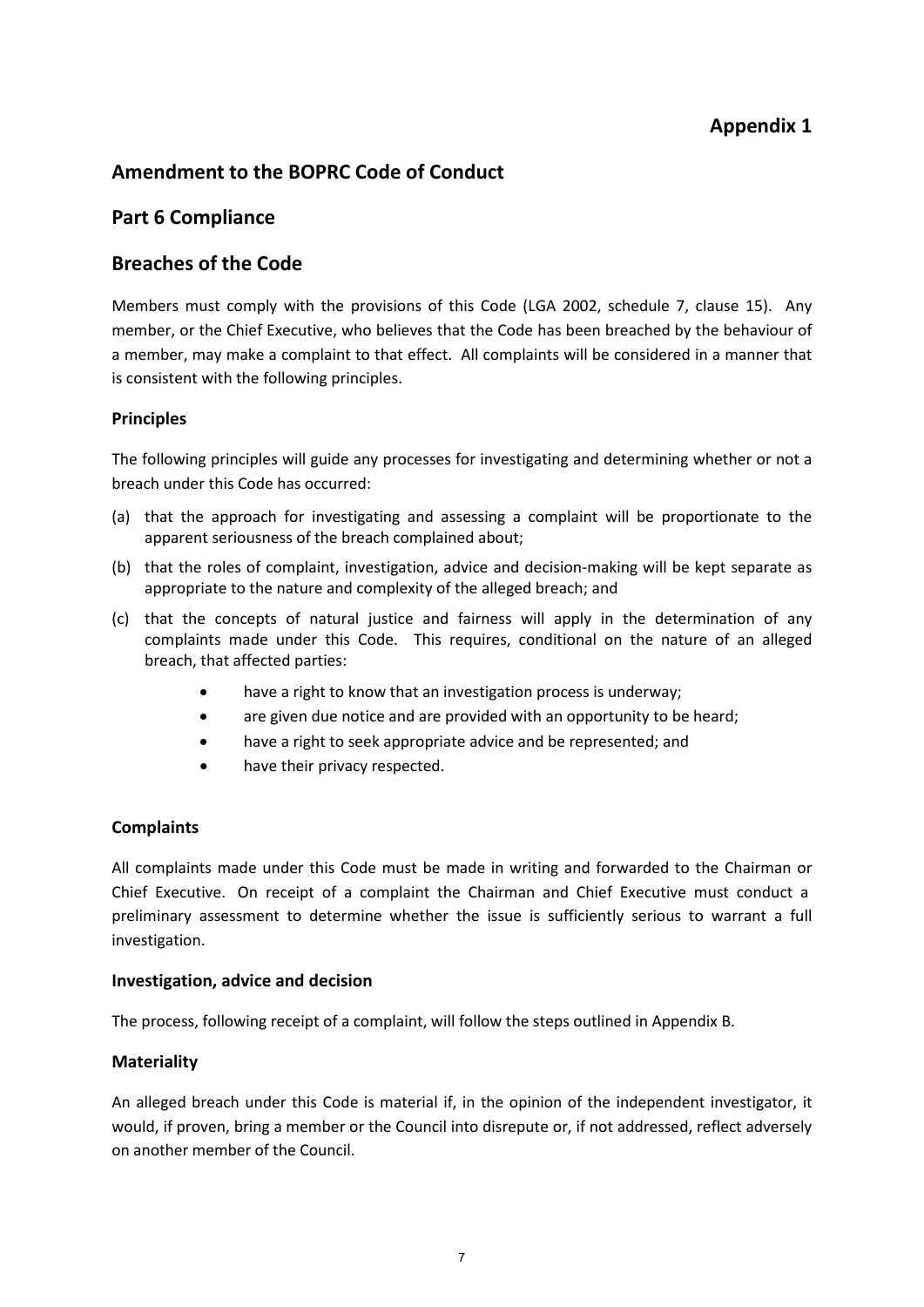## **Penalties and actions**

Where a complaint is determined to be material and referred to the Council the nature of any penalty or action will depend on the seriousness of the breach.

#### **Material breaches**

In the case of material breaches of this Code the Council may require one or more of the following:

- 1. a letter of censure to the member;
- 2. a request (made either privately or publicly) for an apology;
- 3. a vote of no confidence in the member;
- 4. removal of certain council-funded privileges (such as attendance at conferences);
- 5. restricted entry to council offices, such as no access to staff areas (where restrictions may not previously have existed);
- 6. limitation on any dealings with council staff so that they are confined to the Chief Executive only;
- 7. suspension from committees or other bodies; or
- 8. an invitation for the member to consider resigning from the Council
- 9. removal of council owned devices where misuse has occurred

Council may decide that a penalty will not be imposed where a respondent agrees to one or more of the following:

- attend a relevant training course; and/or
- work with a mentor for a period of time; and/or
- participate in voluntary mediation (if the complaint involves a conflict between two members); and/or
- tender an apology.

The process is based on the presumption that the outcome of a complaints process will be made public unless there are grounds, such as those set out in the Local Government Official Information and Meetings Act 1987 (LGOIMA), for not doing so.

#### **Statutory breaches**

In cases where a breach of the Code is found to involve regulatory or legislative requirements, the complaint will be referred to the relevant agency. For example:

- breaches relating to members' interests (where members may be liable for prosecution by the Auditor-General under the LAMIA);
- breaches which result in the council suffering financial loss or damage (where the Auditor-General may make a report on the loss or damage under s 44 (2) of the LGA 2002 which may result in the member having to make good the loss or damage); or
- breaches relating to the commission of a criminal offence which will be referred to the Police (which may leave the elected member liable for criminal prosecution).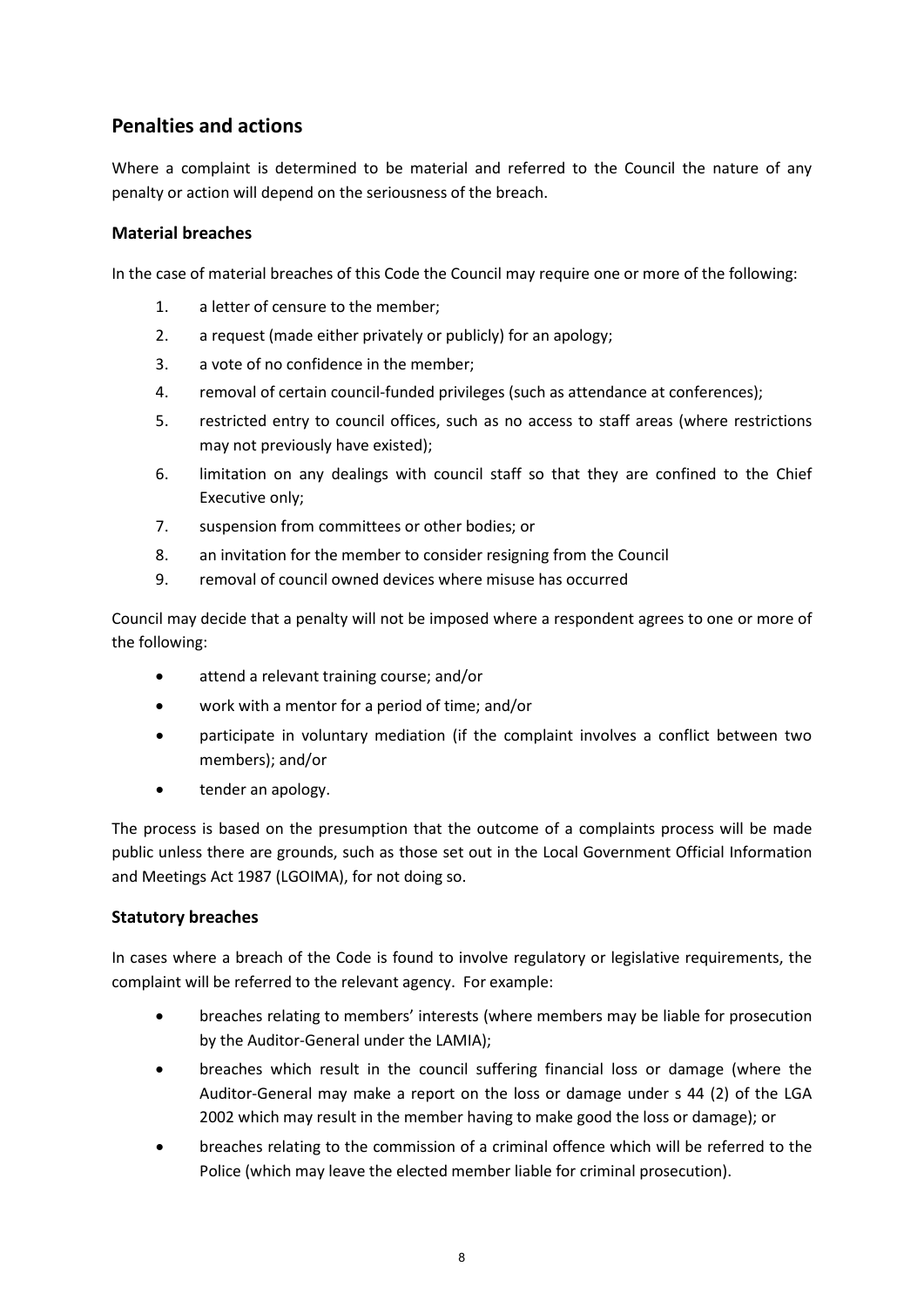## **Appendix A: Process for the determination and investigation of complaints**

### **Step 1: Chairman/Chief Executive receives complaint**

On receipt of a complaint the Chairman (or Deputy Chair if the complaint relates to the Chairman) and Chief Executive will assess whether:

- 1. the complaint is frivolous or without substance and should be dismissed;
- 2. the complaint is outside the scope of the Code and should be redirected to another agency or process;
- 3. the complaint is non-material; and
- 4. the complaint is material and a full investigation is required.

In making the assessment the Chairman and Chief Executive may make whatever initial inquiry is necessary to determine the appropriate course of action. The Chairman and Chief Executive has full discretion to dismiss any complaint which, in their view, fails to meet the test of materiality.

#### **Step 2: Chairman and Chief Executive make preliminary assessment**

In making a preliminary assessment the Chairman or Chief Executive will:

- 1. where it is determined that a complaint is frivolous or without substance, inform the complainant and respondent directly and inform other members (if there are no grounds for confidentiality) of the decision;
- 2. in cases where it is found that the complaint involves a potential legislative breach and outside the scope of the Code, forward the complaint to the relevant agency and inform both the complainant and respondent of the action.
- 3. In cases where there is doubt as to the nature of the breach the complaint will be refer to an independent investigator selected from a panel approved by Council at the start of the triennium.

#### **Step 3: Actions where a breach is found to be non-material**

If the subject of a complaint is found to be non-material the Chairman and the Chief Executive may recommend a course of action appropriate to the breach, such as;

- (a) that the respondent seek guidance from the Chairman or other such person as directed;
- (b) that the respondent attend appropriate courses or programmes to increase their knowledge and understanding of the matters leading to the complaint.

The Chairman or Chief Executive will advise both the complainant and the respondent of the decision and any recommendations, neither of which are open to challenge. Any recommendations made in response to a non-material breach are non-binding on the respondent and the council.

#### **Step 4: Actions where a breach is found to be material**

If under the preliminary assessment the breach is found to be material or "a case to be answered" the Chairman and Chief Executive will refer the complaint to an investigator. The Chairman or Chief Executive will also: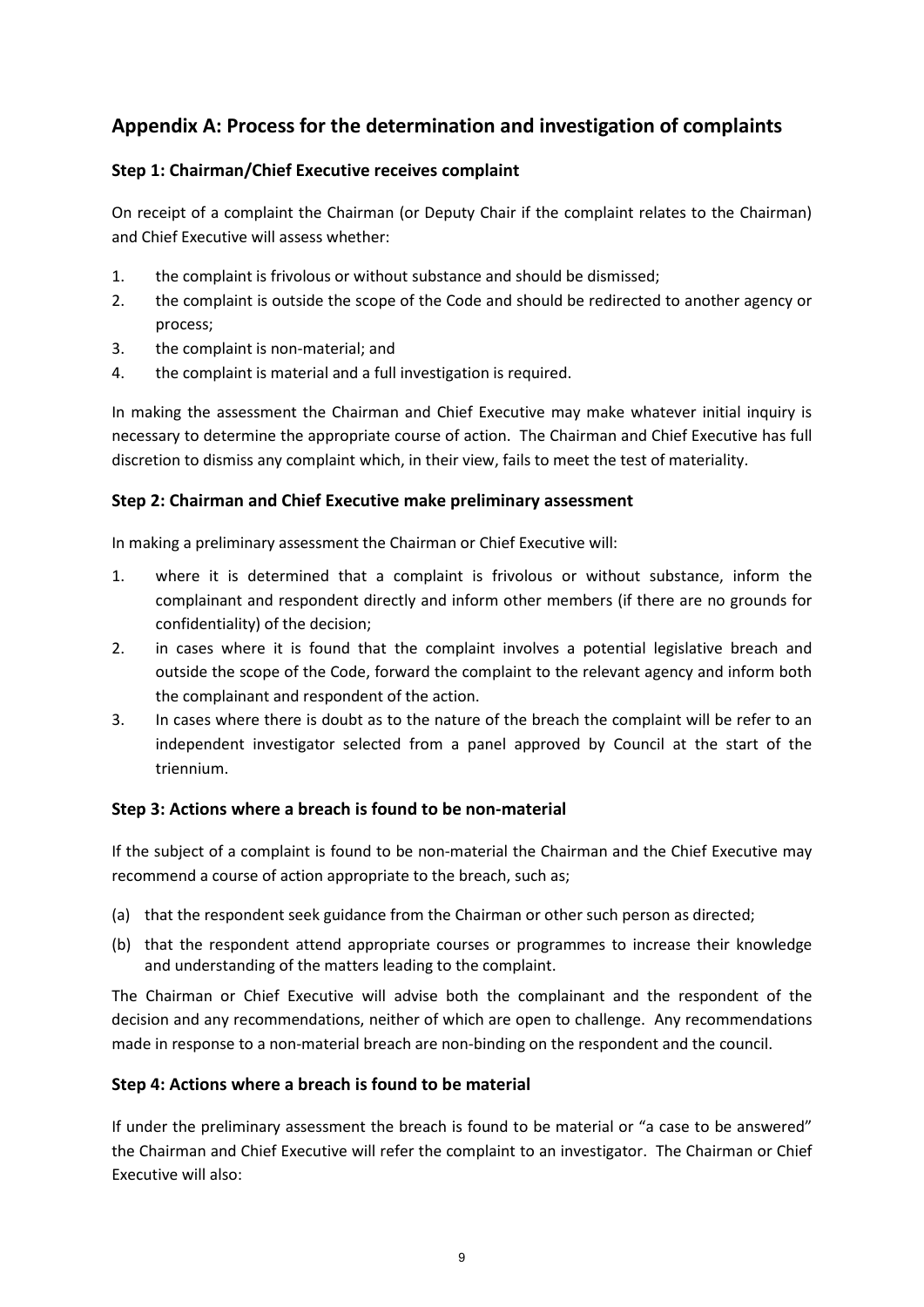- (a) inform the complainant that the complaint has been referred to the independent investigator and the name of the investigator, and refer them to the process for dealing with complaints as set out in the Code; and
- (b) inform the respondent that a complaint has been made against them, the name of the investigator and refer them to the process for dealing with complaints as set out in the Code.

If the subject of a complaint is found to be material the investigator will inform the Chairman and Chief Executive, who will inform the complainant and respondent. The investigator will then prepare a report for the Council on the seriousness of the breach.

In preparing that report the investigator may:

- (a) consult with the complainant, respondent and any affected parties;
- (b) undertake a hearing with relevant parties; and/or
- (c) refer to any relevant documents or information.

On receipt of the investigator's report the Chief Executive will prepare a report for the Council which will meet to consider the findings and determine whether or not a penalty, or some other form of action, will be imposed. The Chief Executive's report will include the full report prepared by the investigator.

#### **Step 5: Process for considering the investigator's report**

Depending upon the nature of the complaint and alleged breach the investigator's report may be considered by the full council, excluding the complainant, respondent and any other 'interested' members.

The Council will consider the Chief Executive's report in open meeting, except where the alleged breach concerns matters that justify the exclusion of the public, such as the misuse of confidential information or a matter that would otherwise be exempt from public disclosure under s.48 of the LGOIMA, in which case it will be a closed meeting.

Before making any decision in respect of the investigator's report the Council will give the member against whom the complaint has been made an opportunity to appear and speak in their own defense. Members with an interest in the proceedings, including the complainant and the respondent, may not take part in these proceedings.

The form of penalty that might be applied will depend on the nature of the breach and may include actions set out in Part 6 Penalties and actions of this Code.